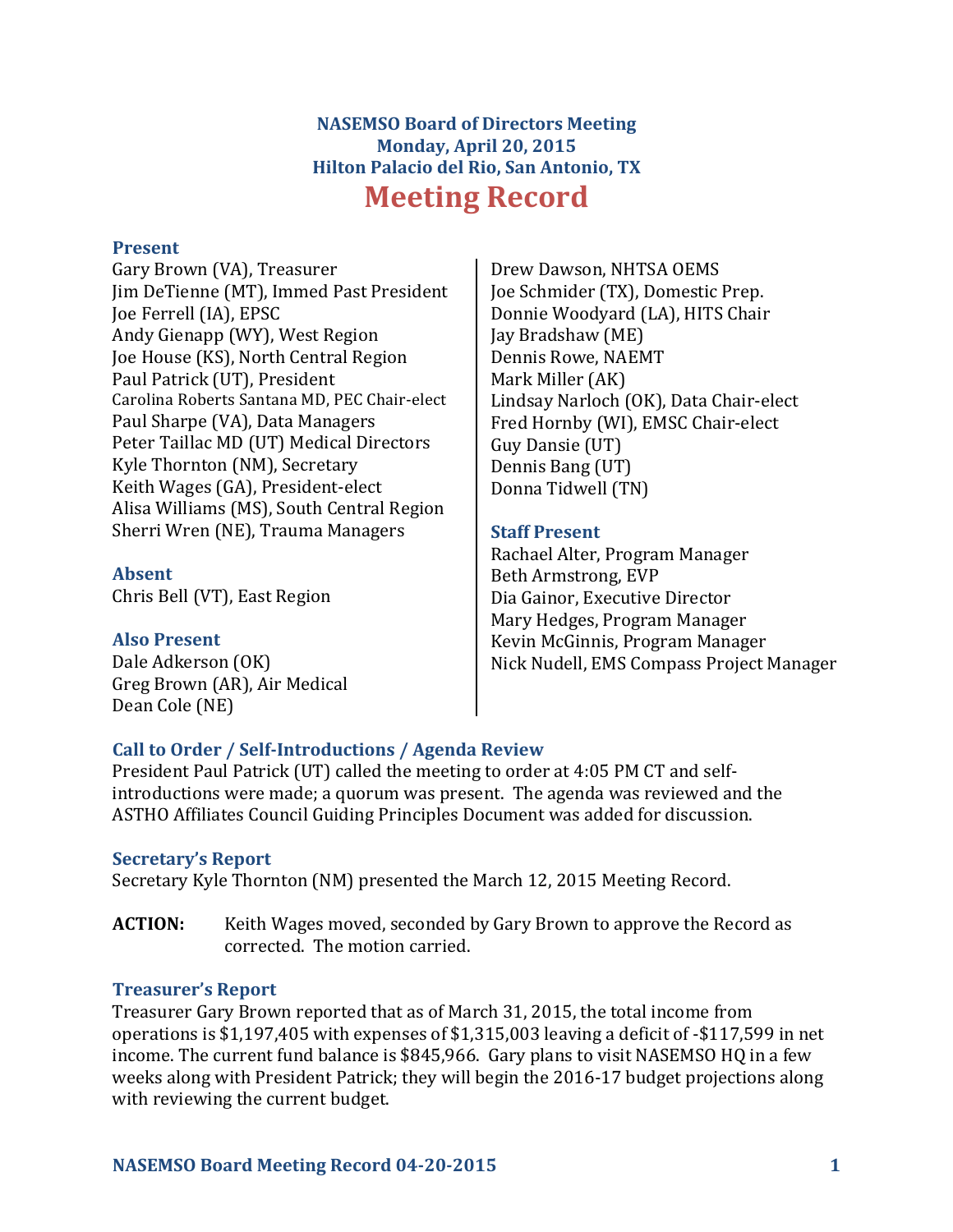## **Program Committee Report**

Gary Brown reported that the Program Committee met last week to finalize Fall Meeting plans for Louisville. The poster/abstract competition submission deadline is August 31. The business session will occur on Thursday and Friday will be reserved for "late-breaking" issues and presentations.

The group was asked to plan ahead to participate in the state "doodad" exchange.

## **Executive Director's Report**

- **NHTSA Chief Counsel Interpretation Request** Dia Gainor reminded that in 2011, NASEMSO sent a letter requesting interpretation of Federal Motor Vehicle Safety Standards relevant to EMS. A response was not received, and Dia recently re-sent it.
- **CAP 1** we await paperwork to undertake Year 5 activity.
- CAP 5 site visits have begun to collect evaluation data on the pediatric toolkit.
- **CAP 6** analysis of bridge course options is in process
- **CAP** 7 there has been one meeting of the steering group to date and work sessions occur this week. A "call for guideline suggestions" will be issued soon.

#### **NASEMSO Liaison Reports**

• **(None)** – no liaison reports were provided.

## **Action Items**

- **Proposed Bylaw Amendments** Paul Patrick asked Board members to start thinking about who to elect as the Member-at-Large to the Executive Committee, assuming that the proposed bylaws amendments pass.
- **NASEMSO Application for National Quality Forum Membership Dia** summarized that NASEMSO must join NQF in order for the EMS Performance Measures Compass project to succeed.
- ACTION: Joe Ferrell moved, seconded by Greg Brown for NASEMSO to join the NQF. The motion carried by unanimous vote.
	- **ASTHO** and Affiliated Organizations Guiding Principles Paul presented the drafted updates. Dia noted that the biggest change involved cooperating on funding proposals.
- ACTION: Peter Taillac moved, seconded by Jim DeTienne for NASEMSO to reaffirm the ASTHO Guiding Principles. The motion carried by unanimous vote.

## **Discussion Items**

## **Council Highlights**

• **Data Managers** – Paul Sharpe noted the closed session was very helpful, especially for new participants. He presented the following recommended definitions on "major" versus "minor" revisions, and recommended timelines:

## **NASEMSO Board Meeting Record 04-20-2015 2**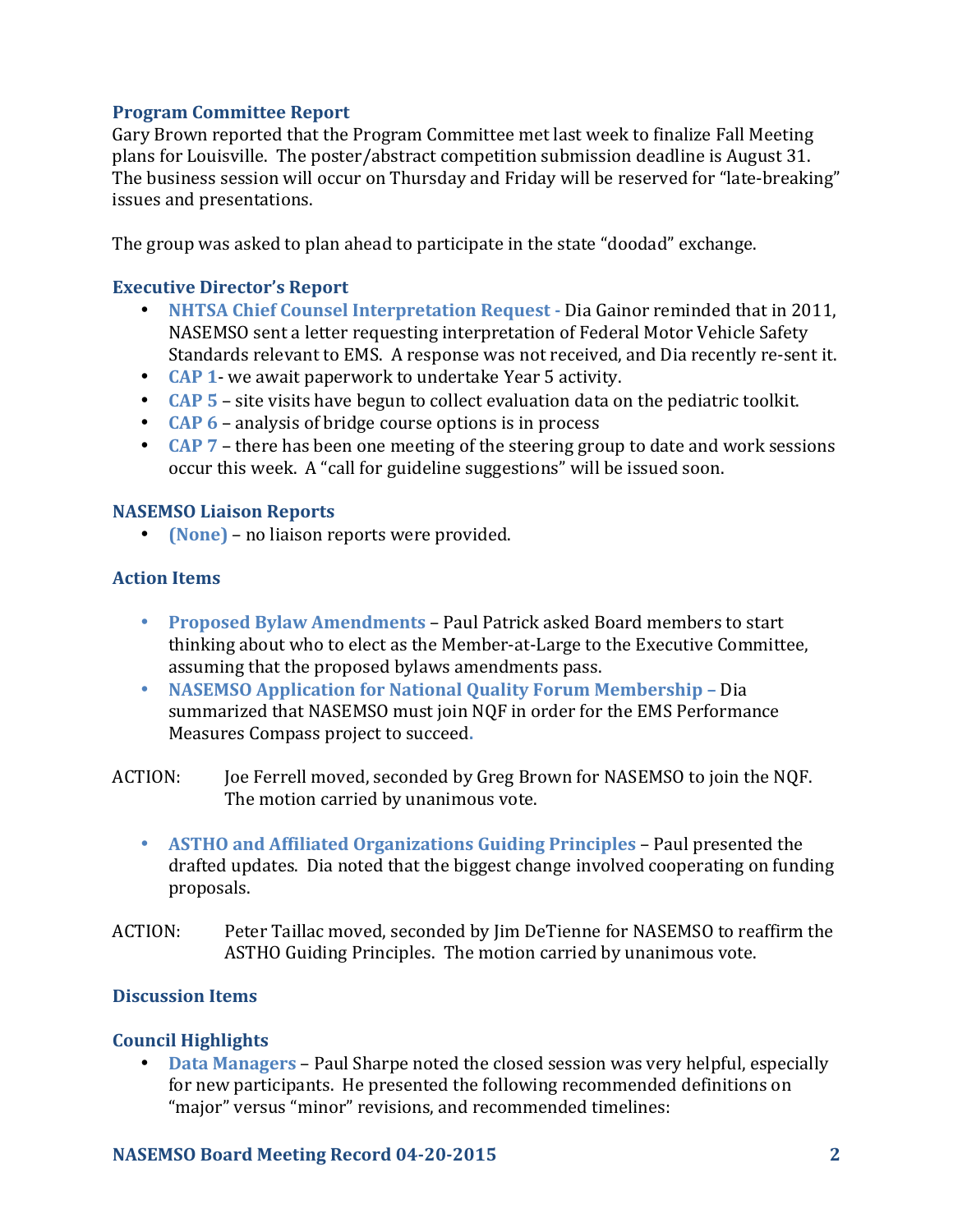- **Major v. Minor Revisions**
- A major release would be any change to the underlying XML structure and breaks backward compatibility.
- A minor release would be any change that does not change the underlying XML structure and does not break backward compatibility.

## • **Timelines/Deadlines**

- Version 3.3.4 will not close on 12/31/2015 and will now be maintained until 12/31/2017
- Version 3.4 will still be available to move to and will become required affective 1/1/2018.
- Major revisions will occur on a four year cycle (next major change could be 2019).
- It is recommended that NEMSIS continue to collect version 2 from states until 12/31/2016.
- ACTION: Gary Brown moved, seconded by Joe House to accept the above timelines and definitions. The motion passed by unanimous vote.
	- **Education & Professional Standards** Joe Ferrell detecting fraud in EMS, pediatric continuing education, CECBEMS review process, medical directors' role in continued competency.
	- Medical Directors -Dr. Taillac reminded that they conducted their Mid-Year Meeting in January in conjunction with NAEMSP. DEA interest in EMS is occupying their attention regarding narcotic administration and they are drafting a rule for controlled substance act that should help.
	- **Pediatric Emergency Care** Carolina Roberts Santana reported they elected regional leadership, had a session on MIH/CP, bio form, state reports, the NASEMSO web site and other topics.
	- **Trauma Managers** Sherri Wren reported that the group talked about adding stroke and STEMI to their group. They decided that they are not currently prepared to make a recommendation and will conduct a literature review and environmental scan for a decision this autumn. They spoke about benchmarking measures. They will seek ACS participation in their Fall discussion. Sherri pondered how the trauma managers fit in to NASEMSO.

## **Standing Committee Highlights**

- Air Medical Greg Brown reported that they continue to work feverishly on the document that outlines information for states that apply to rule-making. They are having a working session this Wednesday.
- **Communications and Technology-** Paul Patrick reported that Kevin McGinnis and Vicki Lee will deliver a presentation about FirstNet tomorrow. A telemedicine survey is being conducted as well as one on communications.